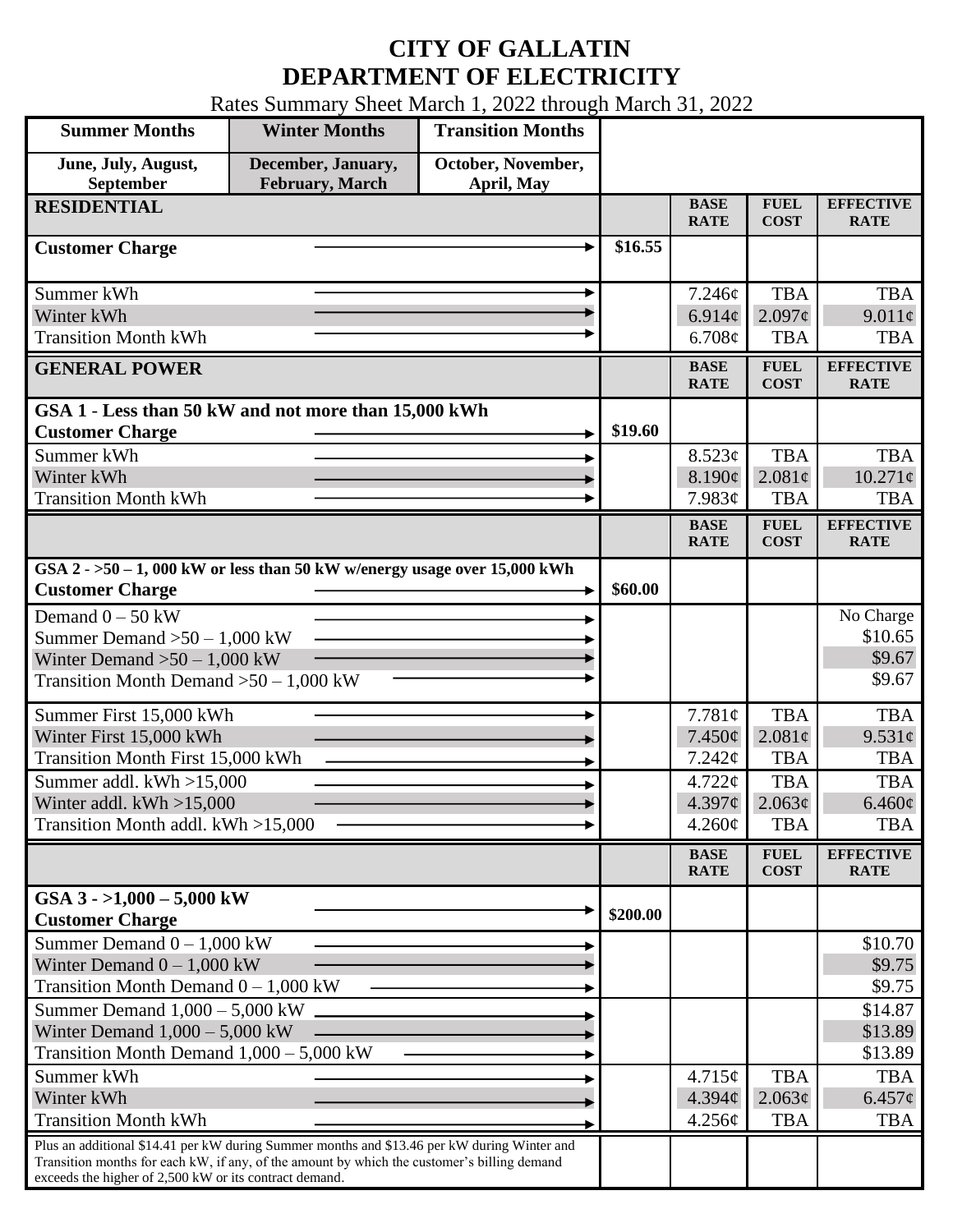| <b>Summer Months</b>                                          | <b>Winter Months</b>                             | <b>Transition Months</b> |         |                                    |                               |                                 |
|---------------------------------------------------------------|--------------------------------------------------|--------------------------|---------|------------------------------------|-------------------------------|---------------------------------|
| June, July, August,                                           | December, January,                               | October, November,       |         |                                    |                               |                                 |
| September                                                     | February, March                                  | April, May               |         |                                    |                               |                                 |
| <b>GENERAL POWER CONTINUE</b>                                 |                                                  |                          |         | <b>BASE</b><br><b>RATE</b>         | <b>FUEL</b><br><b>COST</b>    | <b>EFFECTIVE</b><br><b>RATE</b> |
| <b>TD GSA</b>                                                 |                                                  |                          |         |                                    |                               |                                 |
| <b>Customer Charge</b>                                        |                                                  |                          | \$1,500 |                                    |                               |                                 |
| <b>Onpeak Summer Demand</b>                                   |                                                  |                          |         |                                    |                               | \$10.95                         |
| <b>Onpeak Winter Demand</b>                                   |                                                  |                          |         |                                    |                               | \$9.99                          |
| <b>Onpeak Transition Month Demand</b>                         |                                                  |                          |         |                                    |                               | \$9.99                          |
| <b>Offpeak Excess of Contract Demand</b>                      |                                                  |                          |         |                                    |                               |                                 |
| Summer                                                        |                                                  |                          |         |                                    |                               | \$10.95                         |
| Winter                                                        |                                                  |                          |         |                                    |                               | \$9.99                          |
| Transition                                                    |                                                  |                          |         |                                    |                               | \$9.99                          |
| <b>Max Demand</b>                                             |                                                  |                          |         |                                    |                               | \$5.23                          |
| <b>Onpeak Summer kWh</b>                                      |                                                  |                          |         | 8.049¢                             | <b>TBA</b>                    | <b>TBA</b>                      |
| <b>Onpeak Winter kWh</b>                                      |                                                  |                          |         | 6.520¢                             | 2.088¢                        | 8.608¢                          |
| <b>Onpeak Transition Month kWh</b>                            |                                                  |                          |         | 5.115¢                             | <b>TBA</b>                    | <b>TBA</b>                      |
| Offpeak Summer kWh First 200 HUD                              |                                                  |                          |         | 4.700¢                             | <b>TBA</b>                    | <b>TBA</b>                      |
| Offpeak Summer kWh Next 200 HUD                               |                                                  |                          |         | $0.452\mathcal{C}$                 | <b>TBA</b>                    | <b>TBA</b>                      |
| <b>Additional HUD</b>                                         |                                                  |                          |         | 0.149¢                             | <b>TBA</b>                    | <b>TBA</b>                      |
| Offpeak Winter kWh First 200 HUD                              |                                                  |                          |         | 4.996¢                             | 2.088¢                        | 7.084¢                          |
| Offpeak Winter kWh Next 200 HUD                               |                                                  |                          |         | $0.452\ell$                        | 2.088¢                        | $2.540\epsilon$                 |
| <b>Additional HUD</b><br>Offpeak Transition kWh First 200 HUD |                                                  |                          |         | $0.149\mathcal{C}$<br>5.115¢       | 2.088¢<br><b>TBA</b>          | $2.237$ ¢<br><b>TBA</b>         |
|                                                               |                                                  |                          |         | .452 $\varphi$                     | <b>TBA</b>                    | <b>TBA</b>                      |
| Offpeak Transition kWh Next 200 HUD<br><b>Additional HUD</b>  |                                                  |                          |         | .149 $\varphi$                     | <b>TBA</b>                    | <b>TBA</b>                      |
|                                                               |                                                  |                          |         | <b>BASE</b>                        | <b>FUEL</b>                   | <b>EFFECTIVE</b>                |
|                                                               |                                                  |                          |         | <b>RATE</b>                        | <b>COST</b>                   | <b>RATE</b>                     |
| GSB Demands from $5,001 - 15,000$ kW                          |                                                  |                          |         |                                    |                               |                                 |
| <b>Customer Charge</b>                                        |                                                  |                          | \$1,500 |                                    |                               |                                 |
| Onpeak Summer Demand 5,000 - 15,000 kW                        |                                                  |                          |         |                                    |                               | \$10.87                         |
| Onpeak Winter Demand 5,000 - 15,000 kW                        |                                                  |                          |         |                                    |                               | \$9.90                          |
|                                                               | Onpeak Transition Month Demand 5,000 – 15,000 kW |                          |         |                                    |                               | \$9.90                          |
| <b>Offpeak Excess of Contract Demand</b>                      |                                                  |                          |         |                                    |                               |                                 |
| Summer                                                        |                                                  |                          |         |                                    |                               | \$10.87                         |
| Winter                                                        |                                                  |                          |         |                                    |                               | \$9.90                          |
| Transition                                                    |                                                  |                          |         |                                    |                               | \$9.90                          |
| <b>Max Demand</b>                                             |                                                  |                          |         |                                    |                               | \$5.21                          |
| <b>Onpeak Summer kWh</b>                                      |                                                  |                          |         | 6.513¢                             | <b>TBA</b>                    | <b>TBA</b>                      |
| <b>Onpeak Winter kWh</b>                                      |                                                  |                          |         | 5.378 $\phi$                       | $2.045\epsilon$               | $7.423\ell$                     |
| <b>Onpeak Transition Month kWh</b>                            |                                                  |                          |         | 3.990¢                             | <b>TBA</b>                    | <b>TBA</b>                      |
| Offpeak Summer kWh First 200 HUD                              |                                                  |                          |         | $4.022\phi$                        | <b>TBA</b>                    | <b>TBA</b>                      |
| Offpeak Summer kWh Next 200 HUD                               |                                                  |                          |         | 0.564¢                             | <b>TBA</b>                    | <b>TBA</b>                      |
| <b>Additional HUD</b>                                         |                                                  |                          |         | $0.223\phi$                        | <b>TBA</b>                    | <b>TBA</b>                      |
| Offpeak Winter kWh First 200 HUD                              |                                                  |                          |         | $4.244\phi$                        | $2.045\phi$                   | 6.289¢                          |
| Offpeak Winter kWh Next 200 HUD<br><b>Additional HUD</b>      |                                                  |                          |         | $0.564\phi$                        | $2.045\phi$                   | 2.609¢                          |
| Offpeak Transition kWh First 200 HUD                          |                                                  |                          |         | $0.223\epsilon$<br>$3.990\text{¢}$ | $2.045\epsilon$<br><b>TBA</b> | $2.268\phi$<br><b>TBA</b>       |
| Offpeak Transition kWh Next 200 HUD                           |                                                  |                          |         | $0.564\phi$                        | <b>TBA</b>                    | <b>TBA</b>                      |
| <b>Additional HUD</b>                                         |                                                  |                          |         | $0.223\phi$                        | <b>TBA</b>                    | <b>TBA</b>                      |
|                                                               |                                                  |                          |         |                                    |                               |                                 |

## **Page 2 - Rates Summary Sheet March 1, 2022 through March 31, 2022**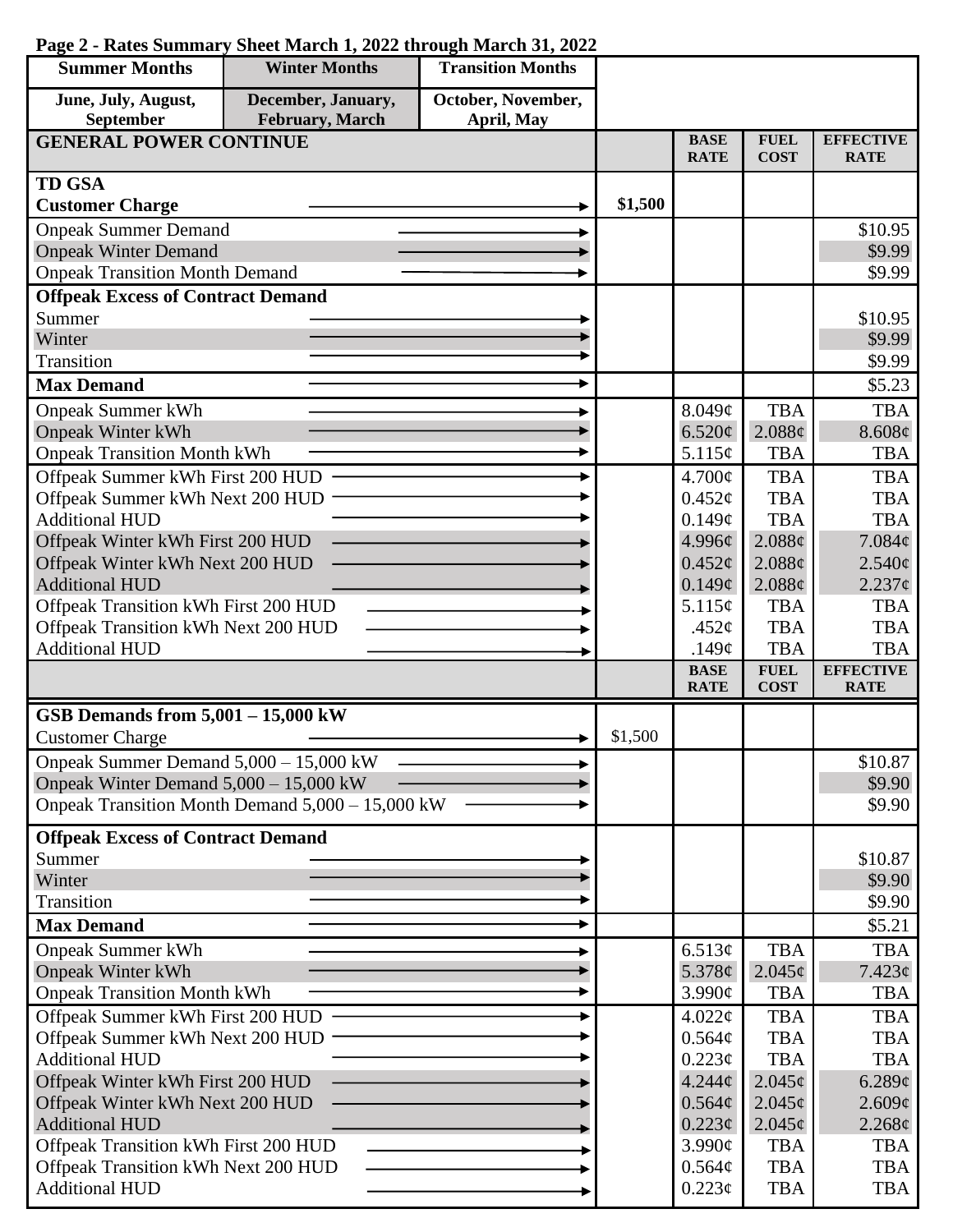## **Page 3 - Rates Summary Sheet March 1, 2022 through March 31, 2022**

| <b>Summer Months</b>                               | <b>Winter Months</b> | <b>Transition Months</b> |             |                            |                            |                                 |
|----------------------------------------------------|----------------------|--------------------------|-------------|----------------------------|----------------------------|---------------------------------|
| June, July, August,                                | December, January,   | October, November,       |             |                            |                            |                                 |
| <b>February</b> , March<br>September<br>April, May |                      |                          |             |                            |                            |                                 |
| <b>GENERAL POWER CONTINUE</b>                      |                      |                          |             | <b>BASE</b><br><b>RATE</b> | <b>FUEL</b><br><b>COST</b> | <b>EFFECTIVE</b><br><b>RATE</b> |
| MSB Demands greater than 5,000 kW                  |                      |                          |             |                            |                            |                                 |
| <b>Customer Charge</b>                             |                      |                          | \$1,500     |                            |                            |                                 |
| Onpeak Summer Demand > 5,000                       |                      |                          |             |                            |                            | \$10.24                         |
| Onpeak Winter Demand > 5,000                       |                      |                          |             |                            |                            | \$9.27                          |
| Onpeak Transition Month Demand > 5,000             |                      |                          |             |                            |                            | \$9.27                          |
| <b>Max Demand</b>                                  |                      |                          |             |                            |                            | \$2.26                          |
| <b>Offpeak Excess of Contract Demand</b>           |                      |                          |             |                            |                            |                                 |
| Summer                                             |                      |                          |             |                            |                            | \$10.24                         |
| Winter                                             |                      |                          |             |                            |                            | \$9.27                          |
| Transition                                         |                      |                          |             |                            |                            | \$9.27                          |
| <b>Onpeak Summer kWh</b>                           |                      |                          |             | 5.779¢                     | <b>TBA</b>                 | <b>TBA</b>                      |
| <b>Onpeak Winter kWh</b>                           |                      |                          |             | 4.639c                     | $2.047\phi$                | 6.686¢                          |
| <b>Onpeak Transition Month kWh</b>                 |                      |                          |             | 3.589c                     | <b>TBA</b>                 | <b>TBA</b>                      |
| Offpeak Summer kWh First 200 HU <del>D</del>       |                      |                          |             | $3.279\mathcal{C}$         | <b>TBA</b>                 | <b>TBA</b>                      |
| Offpeak Summer kWh Next 200 HUD                    |                      |                          |             | 0.310¢                     | <b>TBA</b>                 | <b>TBA</b>                      |
| <b>Additional HUD</b>                              |                      |                          |             | $0.055\phi$                | <b>TBA</b>                 | <b>TBA</b>                      |
| Offpeak Winter kWh First 200 HUD                   |                      |                          |             | 3.502¢                     | 2.047c                     | 5.549¢                          |
| Offpeak Winter kWh Next 200 HUD                    |                      |                          |             | $0.310\phi$                | 2.047c                     | $2.357\phi$                     |
| <b>Additional HUD</b>                              |                      |                          |             | $0.055\phi$                | $2.047\phi$                | $2.102\epsilon$                 |
| Offpeak Transition kWh First 200 HUD               |                      |                          |             | 3.589¢                     | <b>TBA</b>                 | <b>TBA</b>                      |
| Offpeak Transition kWh Next 200 HUD                |                      |                          |             | 0.310¢                     | <b>TBA</b>                 | <b>TBA</b>                      |
| <b>Additional HUD</b>                              |                      |                          |             | $0.055\phi$<br><b>BASE</b> | <b>TBA</b><br><b>FUEL</b>  | <b>TBA</b><br><b>EFFECTIVE</b>  |
|                                                    |                      |                          |             | <b>RATE</b>                | <b>COST</b>                | <b>RATE</b>                     |
| MSD Demands greater than 25,000 kW                 |                      |                          |             |                            |                            |                                 |
| <b>Customer Charge</b>                             |                      |                          | \$1,500     |                            |                            |                                 |
| <b>Onpeak Summer Demand</b>                        |                      |                          |             |                            |                            | \$10.24                         |
| <b>Onpeak Winter Demand</b>                        |                      |                          |             |                            |                            | \$9.27                          |
| <b>Onpeak Transition Demand</b>                    |                      |                          |             |                            |                            | \$9.27                          |
| <b>Max Demand</b>                                  |                      |                          |             |                            |                            | \$1.64                          |
| <b>Offpeak Excess of Contract Demand</b>           |                      |                          |             |                            |                            |                                 |
| Summer                                             |                      |                          |             |                            |                            | \$10.24                         |
| Winter                                             |                      |                          |             |                            |                            | \$9.27                          |
| Transition                                         |                      |                          |             |                            |                            | \$9.27                          |
| <b>Onpeak Summer kWh</b>                           |                      |                          |             | 5.440¢                     | <b>TBA</b>                 | <b>TBA</b>                      |
| <b>Onpeak Winter kWh</b>                           |                      |                          |             | 4.298¢                     | $2.047\phi$                | $6.345\phi$                     |
| <b>Onpeak Transition Month kWh</b>                 |                      |                          |             | 3.248¢                     | <b>TBA</b>                 | <b>TBA</b>                      |
| Offpeak Summer kWh First 200 HUD                   |                      |                          |             | 2.939¢                     | <b>TBA</b>                 | <b>TBA</b>                      |
| Offpeak Summer kWh Next 200 HUD                    |                      |                          | $0.282\ell$ | <b>TBA</b>                 | <b>TBA</b>                 |                                 |
| <b>Additional HUD</b>                              |                      |                          |             | $0.223\phi$                | <b>TBA</b>                 | <b>TBA</b>                      |
| Offpeak Winter kWh First 200 HUD                   |                      |                          |             | 3.161¢                     | 2.047c                     | $5.208\ell$                     |
| Offpeak Winter kWh Next 200 HUD                    |                      |                          |             | 0.282¢                     | $2.047\phi$                | $2.329\epsilon$                 |
| <b>Additional HUD</b>                              |                      |                          |             | $0.223\ell$                | $2.047\phi$                | $2.270\phi$                     |
| Offpeak Transition kWh First 200 HUD               |                      |                          |             | 3.248¢                     | <b>TBA</b>                 | <b>TBA</b>                      |
| Offpeak Transition kWh Next 200 HUD                |                      |                          |             | 0.282¢                     | <b>TBA</b>                 | TBA                             |
| <b>Additional HUD</b>                              |                      |                          |             | $0.223\phi$                | <b>TBA</b>                 | <b>TBA</b>                      |